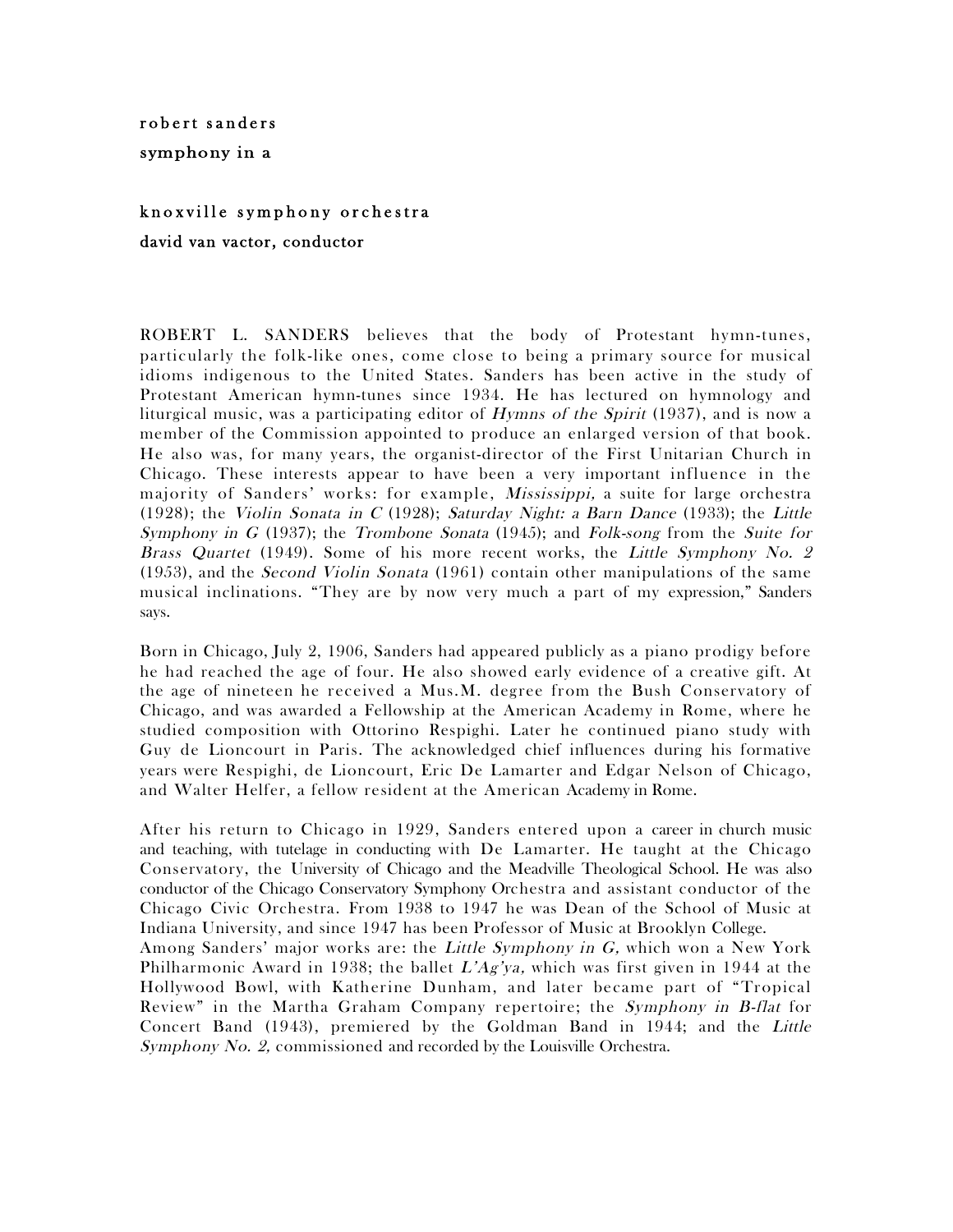The *Symphony in A* was composed in the period from November 1954 to February 1955, during the composer's residence in Majorca while on a Guggenheim Fellowship. There is, according to the composer, "no conscious 'program', but a very conscious architecture." This concentration on architectural balance and contrast does nothing to disturb Sanders' normal hymn-tune background, and the various kinds of musical expressivity in the four movements flow with ease and craftsmanship.

The first movement *(Allegro, 6/8)* opens with bright *staccato* chords in the woodwinds which recede to accompany the principal theme, introduced by the first violins. The theme is characterized by prominent grace-notes, skips in fourths (both perfect and augmented), and a sprightly rhythm. Together with the *staccato* chords, this theme is developed extensively. After reaching a climax, the orchestra subsides quickly with a quiet statement by a single oboe over soft strings in the characteristic rising fourths. The cellos emerge from the accompaniment with a lyric interlude leading to the second theme (Meno mosso, *liberattzente espressivo*) accompanied by silvery chords in three flutes doubled by the celesta. This is more lyric in character with a predominantly step-wise movement and an expressive rhythm achieved through the use of duplets in a 6/8 meter. After varied repetitions of this melody, the development section begins with a sudden resumption of the *staccato* chords joined to a new element: murmuring scalepassages in the strings and woodwinds. An appassionata version of the principal theme follows in the cellos, basses, and bassoons, subsequently developed in the entire orchestra to a brief climax which subsides in an interpolation by a single clarinet and a recall of the murmuring scales. Over an *ostinato* beat in the timpani the violins and violas introduce an inversion of the principal theme which leads to a much greater climax of bell-like brass fanfares fused with other elements. Gradual dissolution prepares the recapitulation in which only the second theme appears. A fleeting reminiscence of the staccato chords ushers in the coda which is built on elements of the principal theme and contains prominent use of the characteristic fourths. After another climax, the movement closes with a twofold statement of the rising fourth motif in the brasses followed by *tutti* chords.

The second movement (Adagio, 4/4, C-sharp minor) is essentially a long "aria" of rural character with three variations. This quietly powerful movement is eloquent testimony of the composer's belief in the Protestant hymn-tune as a source for his expression.

The third movement (Presto, 3/4, B-flat minor) is a scherzo with trio. Here Sanders interprets literally the term *scherzo;* in the composer's words, "fun and games for everyone." It opens with a "motto" fanfare first announced by the horns and accompanied by prominent repeated notes in the xylophone and trumpets. A virtuoso passage for the xylophone follows with a background of sudden pranks: pairs of woodwinds in minor seconds, a trumpet flutter-tongue passage, trombones in glissandi and tuba trills. The "motto" returns and the section closes with bassoons in octaves against low flutes and muted horns. The usual trio section begins with a tender melody in the unlikely doubling at three octaves of the tuba with piccolo. After development and a climax based on that melody, the scherzo abruptly returns.

The final movement *(Andante al recitativo)* opens with three cadenzas for solo violin recalling fragments of the first movement. The composer states that these interpolated cadenzas introduce the movement in order to "separate the experience of two fast tempos — a perennial formal problem." Each cadenza is in turn preceded by a brief orchestral introduction, which appears to be a stylized version of "taps." The principal movement follows the last cadenza, establishing immediately the basic character of the